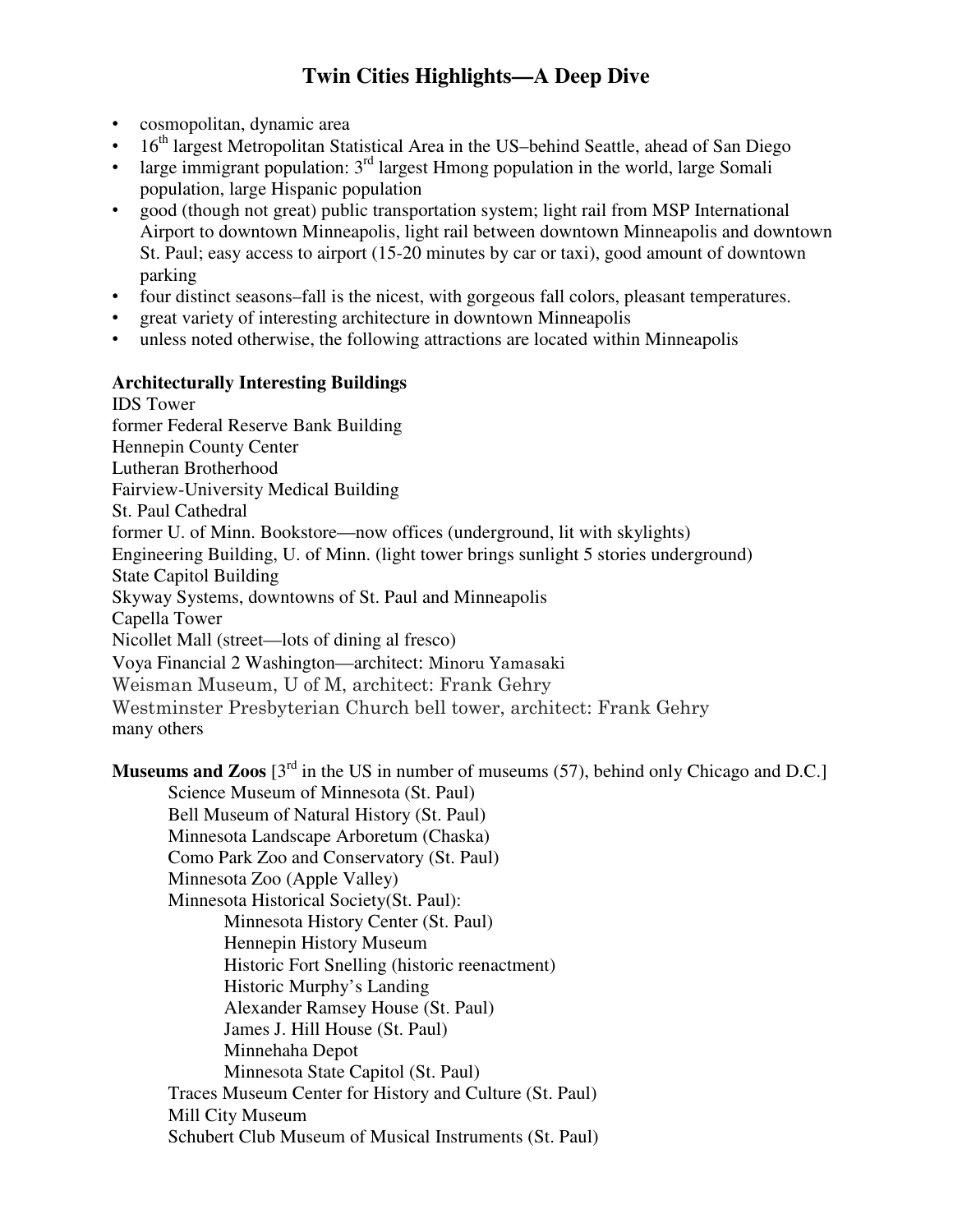Minneapolis Institute of Arts (MIA) Weisman Art Museum Walker Art Museum [contemporary art] Minneapolis Sculpture Garden Minnesota Museum of American Art (St. Paul) The Museum of Russian Art The American Swedish Institute Firefighters Hall and Museum Children's Museum (St. Paul) Minnesota Transportation Museum (St. Paul) Twin City Model Railroad Museum (St. Paul) The Bakken Museum of Electricity and Magnetism The Works: A Technology Discovery Center (Edina) Minnesota State Capitol (St. Paul) Gibbs Farm (historical reenactment of farm life) (St. Paul) Goldstein Museum of Design (U. of MN, St. Paul) Soap Factory (Gallery and Art Museum)

**Culture** [more theaters seats per capita than anyplace except NYC—approx. 100 theater groups and 30 theater venues, 60 museums, 20 classical music groups, 10 dance companies] Most prominent:

Guthrie Theater [world-famous] Theater in the Round Hennepin Theater District Ordway Center for the Performing Arts (St. Paul) Fitzgerald Theater (St. Paul) [home of A Prairie Home Companion] Mixed Blood Theater Penumbra Theater Children's Theatre Company [located within building housing Minneapolis Institute of Arts] Chanhassen Dinner Theatres Old Log Theater Orpheum Theater State Theater Pantages Theater Brave New Workshop [political and cultural satire] Minnesota Orchestra [world-famous] St. Paul Chamber Orchestra (Ordway Theater, St. Paul) [world-famous] Minnesota Opera (Ordway Theater, St. Paul) [second opera of the season around end of October, world-famous visiting soloists] Vocalessence University of Minnesota Opera 1<sup>st</sup> Avenue (Rock Music–home of Prince, alternative, world, and reggae music) Gay  $90's$ Dakota Jazz Club and Restaurant Multiple night clubs The Dubliner Bar (St. Paul) [live Celtic music] Jonathan Padelford Packet Boat cruises on the Mississippi Approx. 50 art galleries Kieran's Irish Pub [live Irish music)]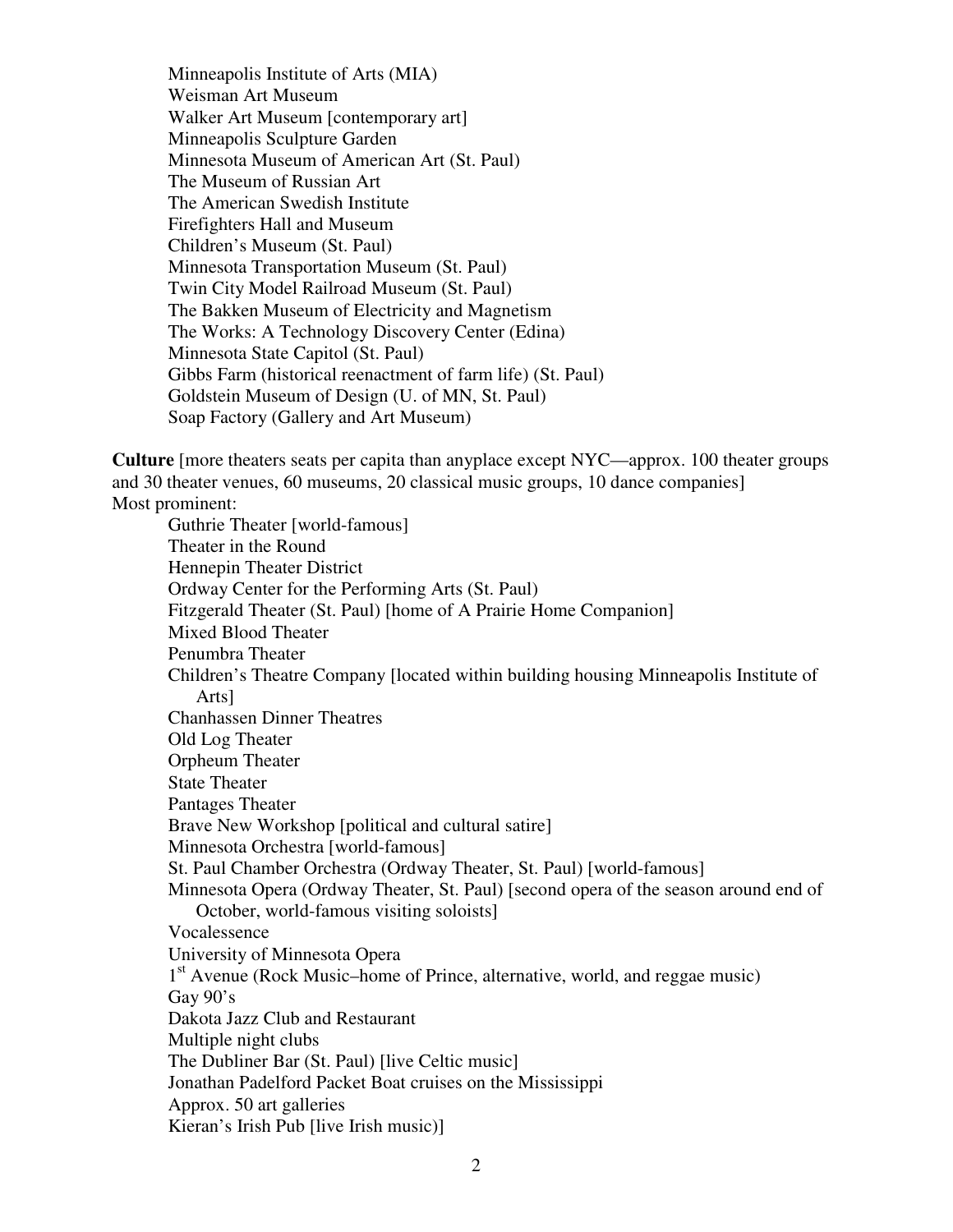### **Libraries**

University of Minnesota, both campuses–Library of Congress repository Elmer L. Anderson Library-Archives and Special Collections Minneapolis-Hennepin Co. Libraries St. Paul Public libraries Concordia College Library (St. Paul—includes genealogy collection of the Minnesota Genealogical Society) Minnesota History Center Library

#### **Dining**

Amazing variety and number of ethnic restaurants, including Mediterranean, Mexican, Italian, Thai, Himalayan, Somali, Ethiopian, Malaysian, German, Chinese, Vietnamese, Hmong, French; fine dining, casual dining, fish, steak, pubs.

Some of my favorites: Al's Breakfast (very popular breakfast [omelets, especially] counter, people line up several deep for seats) (Minneapolis "Dinkytown" (University area)) Hell's Kitchen (Minneapolis Downtown) Everest on Grand (Nepalese) (St. Paul) The Himalayan on Lake Street (Nepalese) (Minneapolis) The Bavarian Hunter (reasonably authentic Bavarian food, ambiance (near Stillwater) Café Latté (St. Paul Grand Ave.) Dakota Jazz Club and Restaurant (Minneapolis Downtown) Birchwood Café (Organic, eclectic, some veggie) (Minneapolis)

Recommended:

112 Eatery (International) (Minneapolis) D'Amico and Sons (Minneapolis) Cosmos (Eclectic, International) (Minneapolis) Origami (Asian, Japanese—Sushi) (Minneapolis) Barbette (French) (Minneapolis) Manny's Steakhouse (American) (Minneapolis Downtown) Restaurant Alma (American, New American) (Minneapolis—Dinkytown) Gardens of Salonica New Greek Café & Deli (European, Greek) (NE Minneapolis, near Downtown) Ted Cook's 19th Hole BBQ (American—BBQ) (South Minneapolis) Zelo (European, Italian) (Minneapolis Downtown) Nicollet Island Inn (American) (Minneapolis Downtown) It's Greek to Me Taverna e Parea (European, Greek, Mediterranean) (Minneapolis, Lyn-Lake District) Sawatdee (Asian, Thai) (Minneapolis Downtown) Kindee Thai restaurant (Minneapolis Downtown)

#### **Shopping**

[no sales tax on clothing and shoes (and food—but entertainment tax in Mpls)] Mall of America (Bloomington)  $[2^{nd}$  largest mall in North America] IKEA (Bloomington) Southdale Center mall (Edina) [first mall in America] Galleria (Edina) Minneapolis Downtown: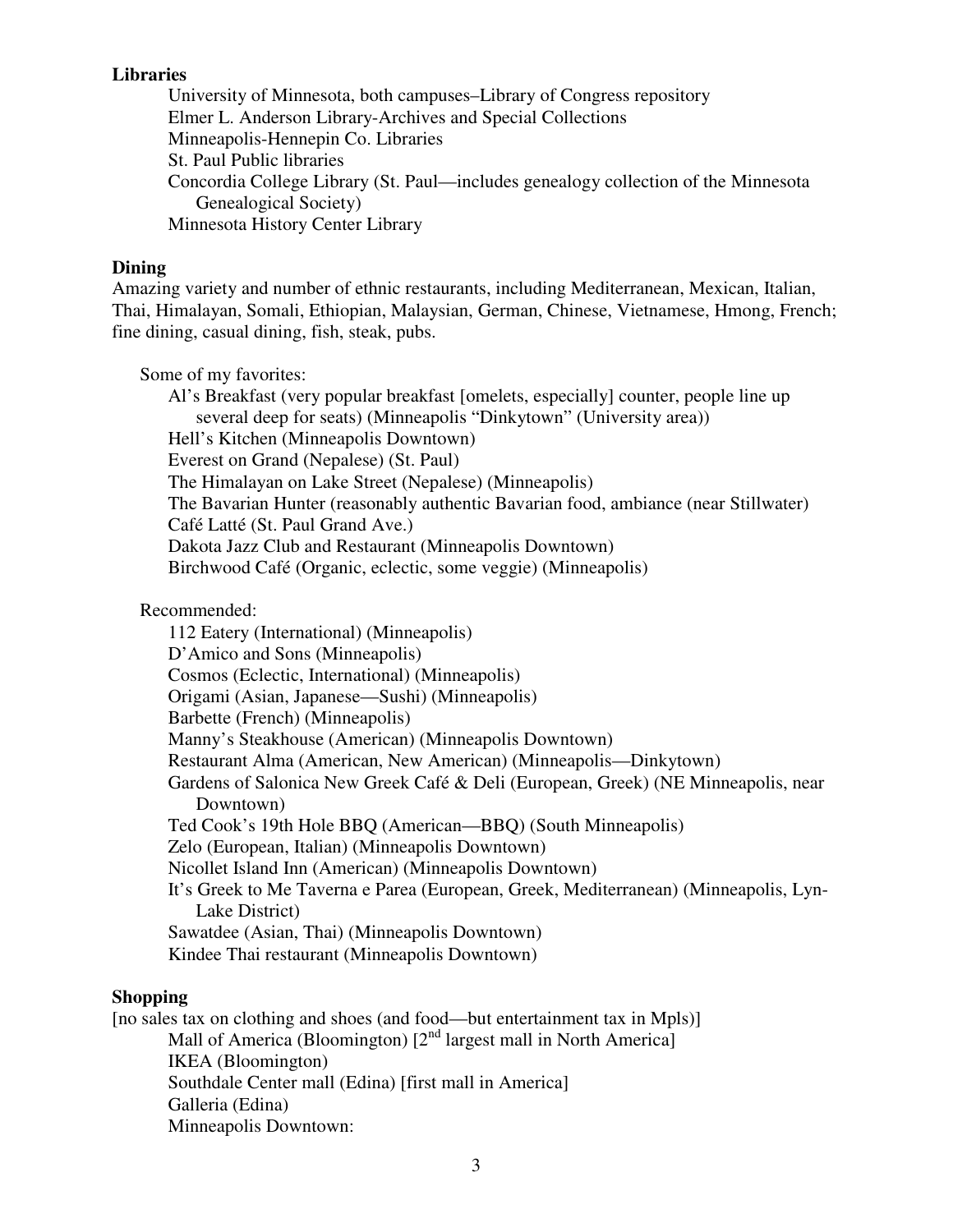[Skyway System–in Minneapolis, 8 miles of skyways link almost 80 blocks–largest climate-controlled system in the world; St. Paul skyway system links 43 blocks] Nicollet Mall–shopping and restaurants, street level, further south on Nicollet Ave is "Eat Street"–many restaurants in a few blocks Midtown Global Market St. Paul Downtown [Skyway System] Grand Ave (St. Paul) Victoria Crossing (St. Paul—Grand and Victoria)

many other shopping malls surrounding the central core cities

## **Parks and Lakes**

**Very** extensive hiking and bicycling routes throughout the Twin Cites, which are rated among the most bike-friendly in the country Grand Rounds Parkway System in Minneapolis Lake Calhoun (sailing, canoeing, swimming) Lake of the Isles (sailing, canoeing) Cedar Lake (sailing, canoeing, swimming) Lake Harriet [rose garden, Japanese garden, peace garden] (sailing, canoeing, swimming) Minnehaha Park (picnicking, hiking) Wirth Park picnicking, hiking, skiing in winter Eloise Butler Wildflower Garden St. Croix River (canoeing) [National Scenic and Wild River] Como Park (St. Paul—picnicking, walking, boating, children's amusement park, conservatory, zoo) Minnesota Landscape Arboretum [Chanhassen, west of Minneapolis] Crosby Lake Park (St. Paul–hiking, picnicking) Phalen Park (St. Paul–picnicking, boating) Fort Snelling State Park (hiking, picnicking) Many neighborhood parks Many regional parks

#### **Sports**

U.S. Bank Stadium [Minnesota Vikings]

Target Center [Timberwolves basketball (men), Lynx (women), entertainment events, incl. ice skating]

Target Field [Minnesota Twins baseball]

Allianz Field [Minnesota United soccer stadium "the Loons"]

Xcel Energy Center [Minnesota Wild (NHL Hockey), entertainment events]

Multiple venues on University of Minnesota campus–women's and men's basketball,

football (TCF Bank Stadium), baseball, men's and women's ice hockey, swimming (Olympic festival and trials held in the Natatorium)

National Sports Center (Blaine) [52 soccer fields for amateur events] Golf: 13 golf courses (NPGA tournament held here)